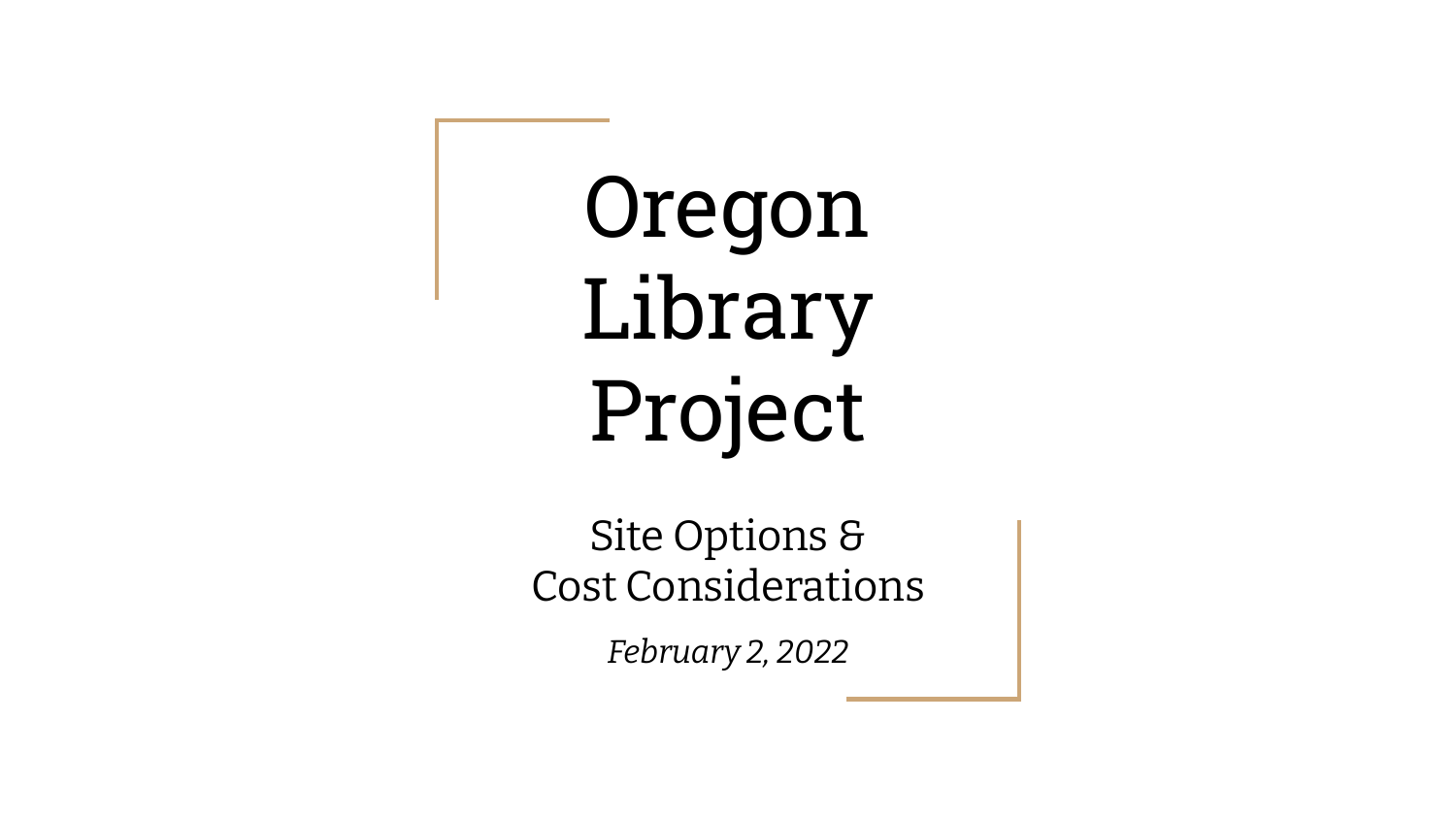## OPTION DEVELOPMENT PROCESS

At the 12/06/2021 Village Board meeting, the Village Board:

- $\triangleright$  Voted to remove the 249 N. Main St. location from consideration for the new library due to site and cost challenges.
- $\triangleright$  Asked the library to provide additional information on two potential sites:
	- Alpine Parkway (across from the Food Pantry)
	- Brook St. (includes library/senior center/post office)
- $\triangleright$  Requested diagrams of site layout and cost comparisons for both properties.

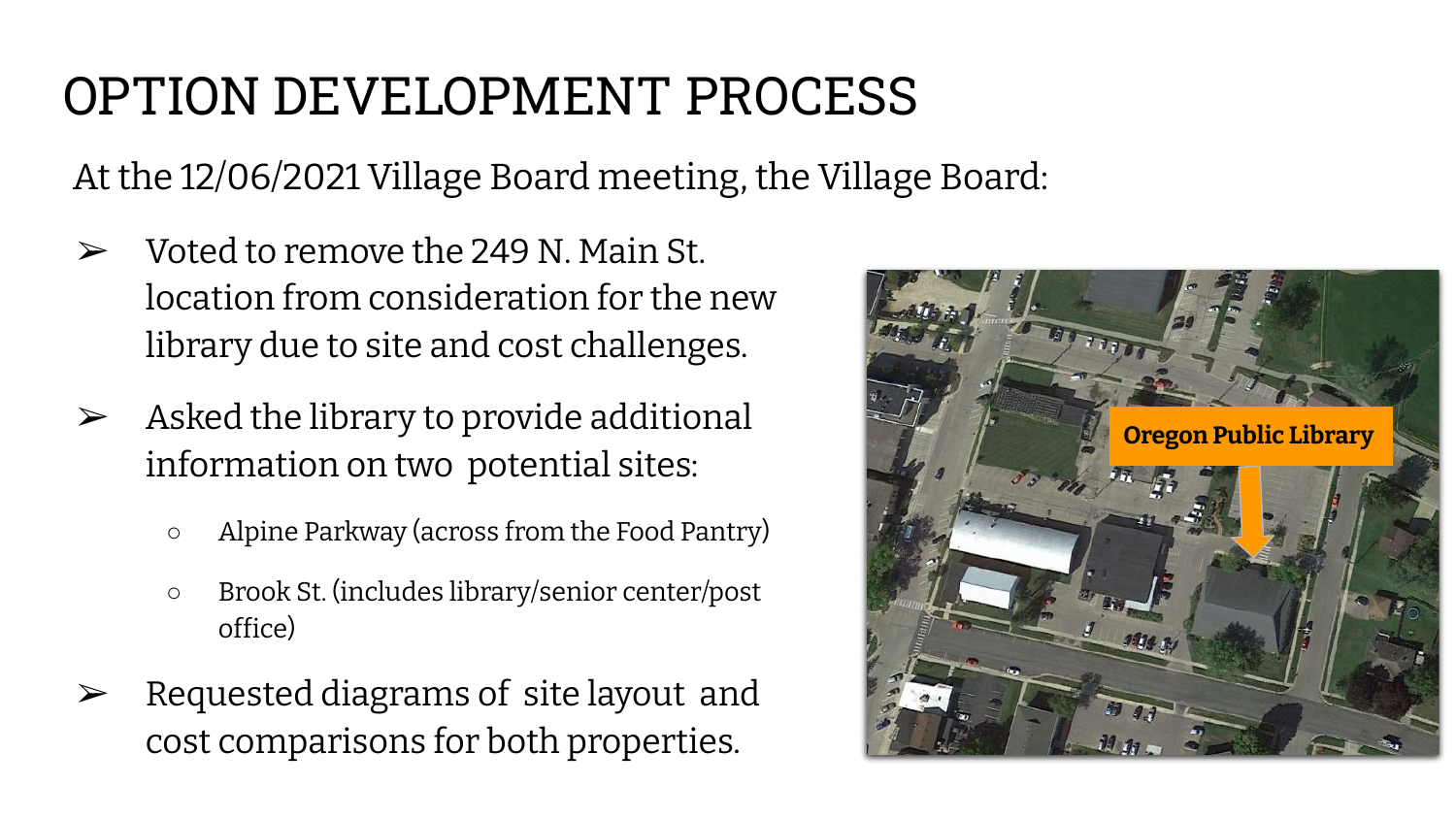# BROOK ST - LIBRARY & SENIOR CENTER COMBINED



COST ESTIMATE (8/2021) \$12,810,880 SITE COST INCREASE \$4,303,966 TOTAL COSTS (LIBRARY) \$17,114,846

#### **SITE DETAILS**

- ➢ 94 surface parking spaces (including accessible)
- $>$  55 underground parking spaces
- $\geq 74$  acres
- $\geq$  892 households within 1/2 mile radius
- ➢ 467 children within ½ mile radius

#### **KEY ASSUMPTIONS**

- $\triangleright$  Includes inflation for 29 months
- ➢ Requires temporary relocation of Library and Senior Center
- ➢ Requires permanent relocation of U.S. Post Office
- $\triangleright$  No option for geothermal HVAC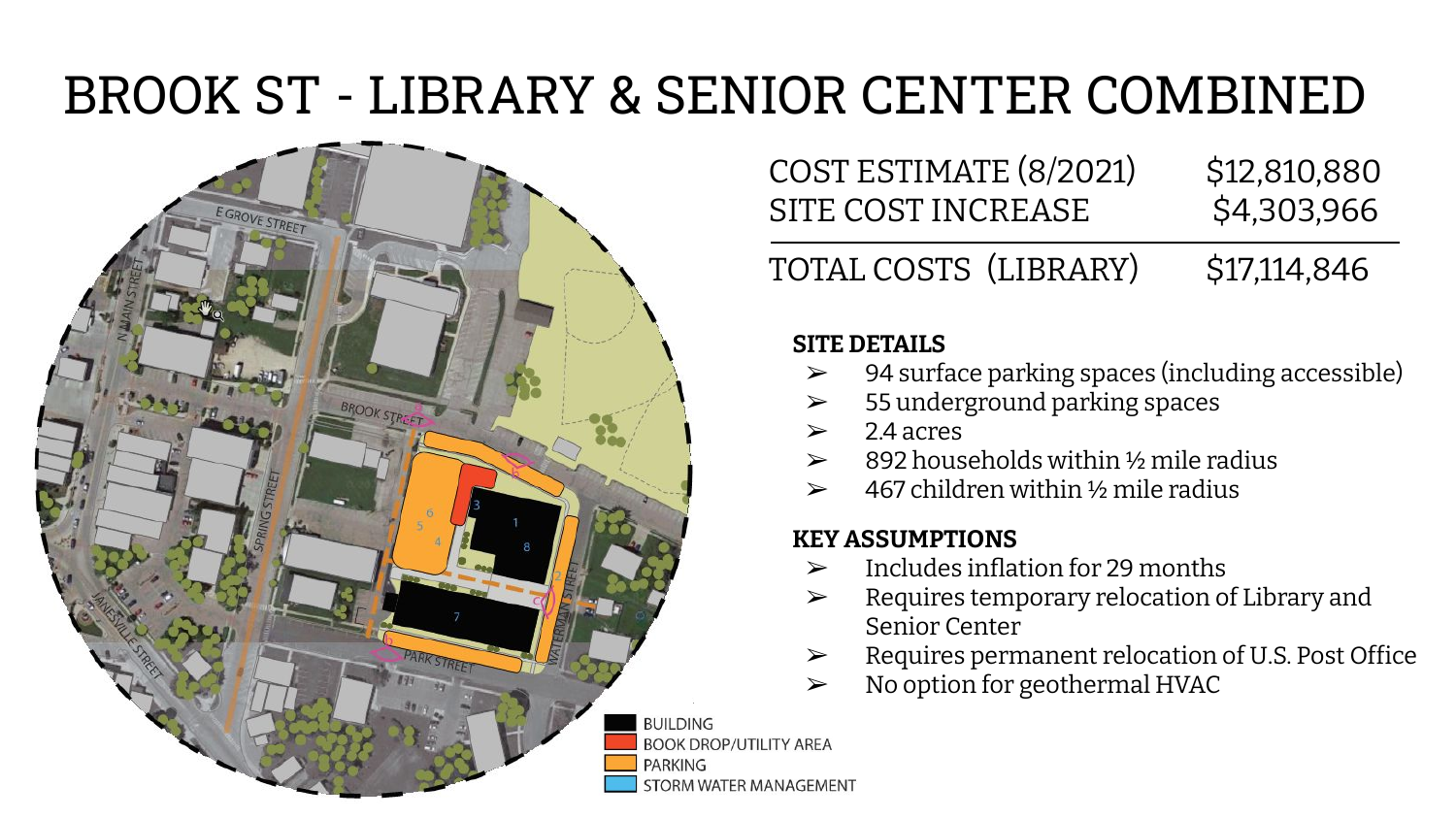## BROOK STREET - LIBRARY



COST ESTIMATE (8/2021) \$12,810,880 SITE COST INCREASE \$2,254,001

TOTAL COSTS \$15,064,881

#### **SITE DETAILS**

- ➢ 88 parking spaces (4 accessible spots)
- $> 24$  acres
- $\geq$  892 households within 1/2 mile radius
- $\geq 467$  children within 1/2 mile radius

### **KEY ASSUMPTIONS**

- $\geq$  Includes inflation for 17 months
- $\triangleright$  Requires temporary relocation of Library
- ➢ Requires permanent relocation of U.S. Post Office and Senior Center

**RUILDING BOOK DROP/UTILITY AREA PARKING** STORM WATER MANAGEMENT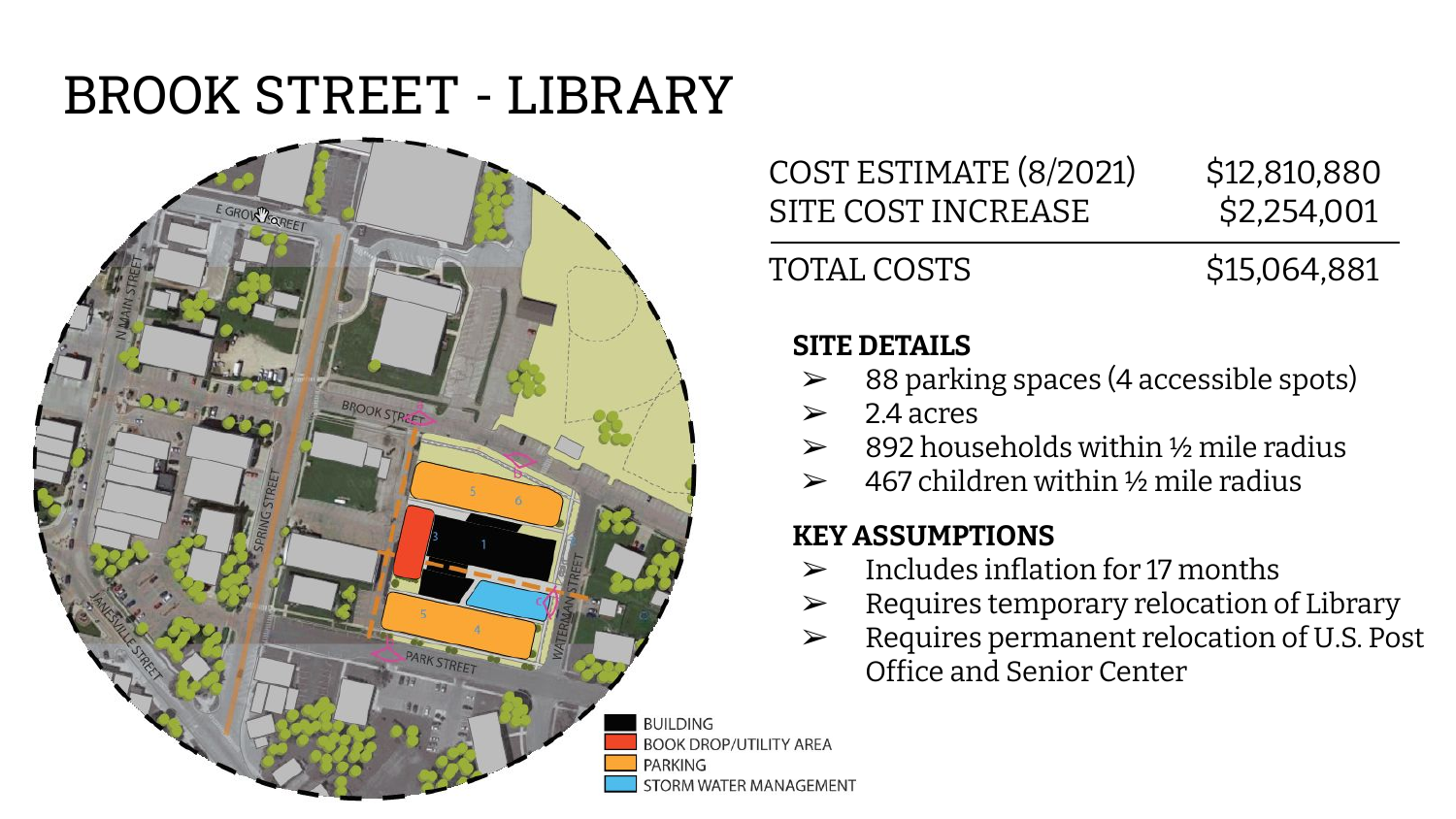## ALPINE PARKWAY - LIBRARY



### COST ESTIMATE (8/2021) \$12,810,880 SITE COST INCREASE \$759,836

TOTAL COSTS \$13,570,716

### **SITE DETAILS**

- ➢ 94 parking spaces (4 accessible spots)
- $\geq 4$  acres
- $\geq 906$  households within 1/2 mile radius
- ➢ 679 children within ½ mile radius

### **KEY ASSUMPTIONS**

- $\triangleright$  Includes inflation for 7 months
- $\triangleright$  Provides future expansion opportunities
- $\triangleright$  Prairie restoration on site